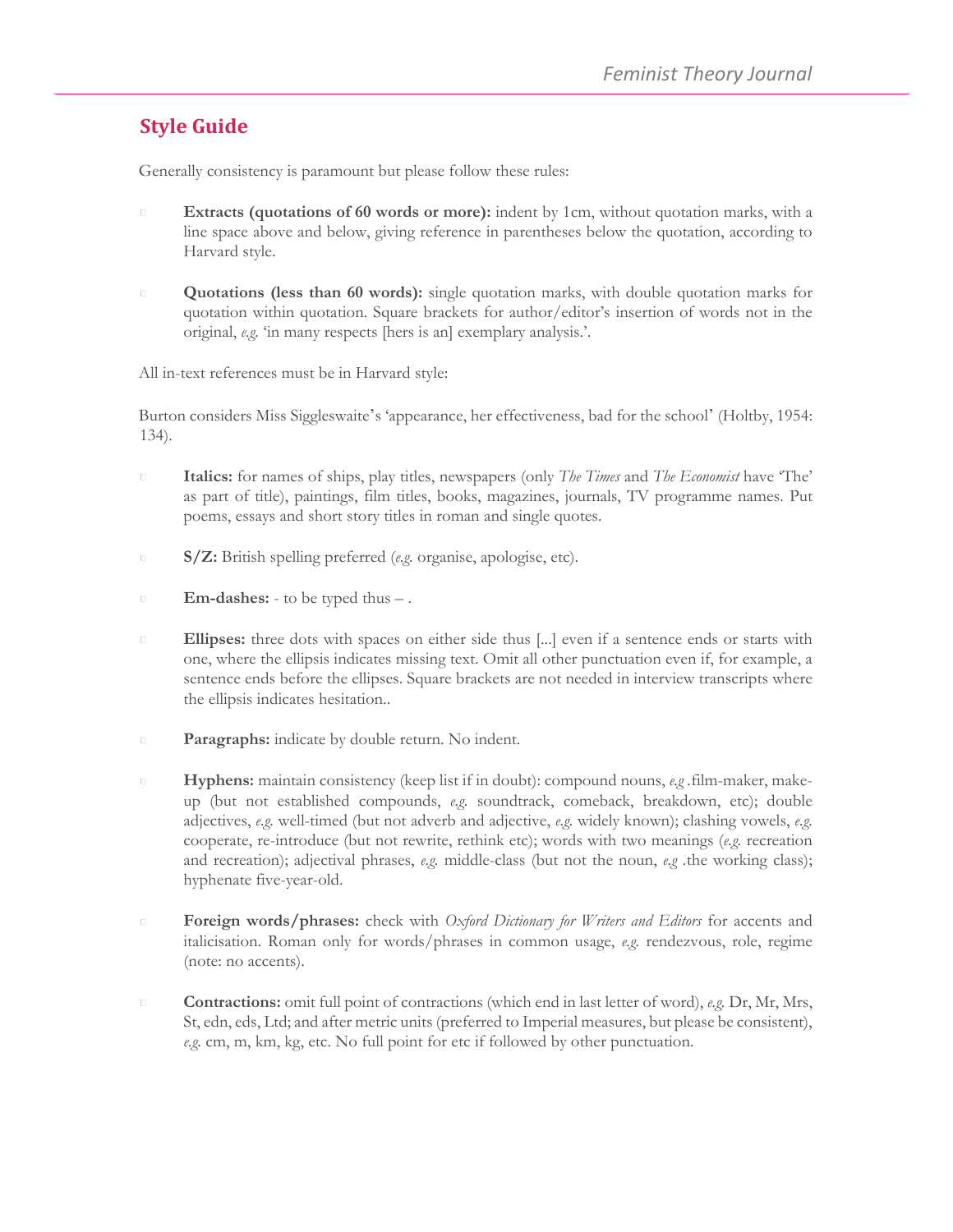- **Abbreviations:** end with full points (since truncated), *e.g.* p.m., ed., vol., no., etc. And for initials of people, *e.g.* Q.D. Leavis, I.Q. Hunter, etc. No full points with initials for organizations, *e.g.*: RAC, BBC, SWP, HMSO, USA, etc.
- **Dates:** use 1950s, not fifties, or '50s or 1950's. Use 1984, not '84; and use 1914–18, unless 1899–  $\Box$ 1902. For complete dates, give thus: 25 June 1992 (not 25th June 1992, or June 25, 1992). Spell out nineteenth century, not 19th century (and note hyphenation of adjectival usage, *e.g.* a nineteenth-century tradition).
- $\Box$ **Numbers:** spell out to 100 (*e.g.* eighty-nine), then use numerals (*e.g.* 253). The exceptions are measurements (see below) and millions/billions (*e.g.* £7.8 million). Thousands: use comma only in five- or six-figure numbers, i.e. 4000 but 45,000.
- **Measurements:** use figures (numerals), *e.g.* 8 km, 15 hectares, etc. Film/camera lens  $\Box$ measurements: 16mm, 35mm (closed up as shown).
- **Percentages:** use figures, and spell out per cent, *e.g .*20 per cent.  $\Box$
- **Notes and References:** Text citations should be in the Harvard style:  $\Box$

- If the author's name appears in the sentence the corresponding year should appear in parentheses after the quotation, *e.g.* As Imelda Whelehan observes '[t]he image of bra- burning is always used to trivialise modern feminism' (2000: 1).

- When the author's name is not included in the sentence it should be included in parentheses after the quote, *e.g.* Even high-flying spouses like Hilary Clinton and Cherie Blair are expected to 'remain subordinate to the professional lives of their men when it comes to the crunch' (Whelehan, 2000: 108).

- In the case of two authors include both name: *e.g.* Postfeminism has been described as 'for some the antithesis of "real" feminism and for others the "new" feminism' (Gillis and Hollows, 2009: 8). If there are three or more authors in a citation, use the first author name followed by et al.

- In references, up to three authors may be listed. For works with more than four authors, list the first three authors and represent the rest by et al.

- DOIs need only be provided for online-only articles. If they are provided, they should be added at the end of the reference.

- **Ibid and op.cit.**: DO **NOT** use ibid. or op. cit. Instead show the subsequent citation of the  $\Box$ same source in the same way as the first.
- **Capitalisation:** check with *Oxford Dictionary for Writers and Editors* for capitalisation of proper  $\Box$ names etc. Do not normally capitalise socialism, communism, fascism, the left, the right, etc. Do not use a capital after a colon, unless the word that follows is a proper noun.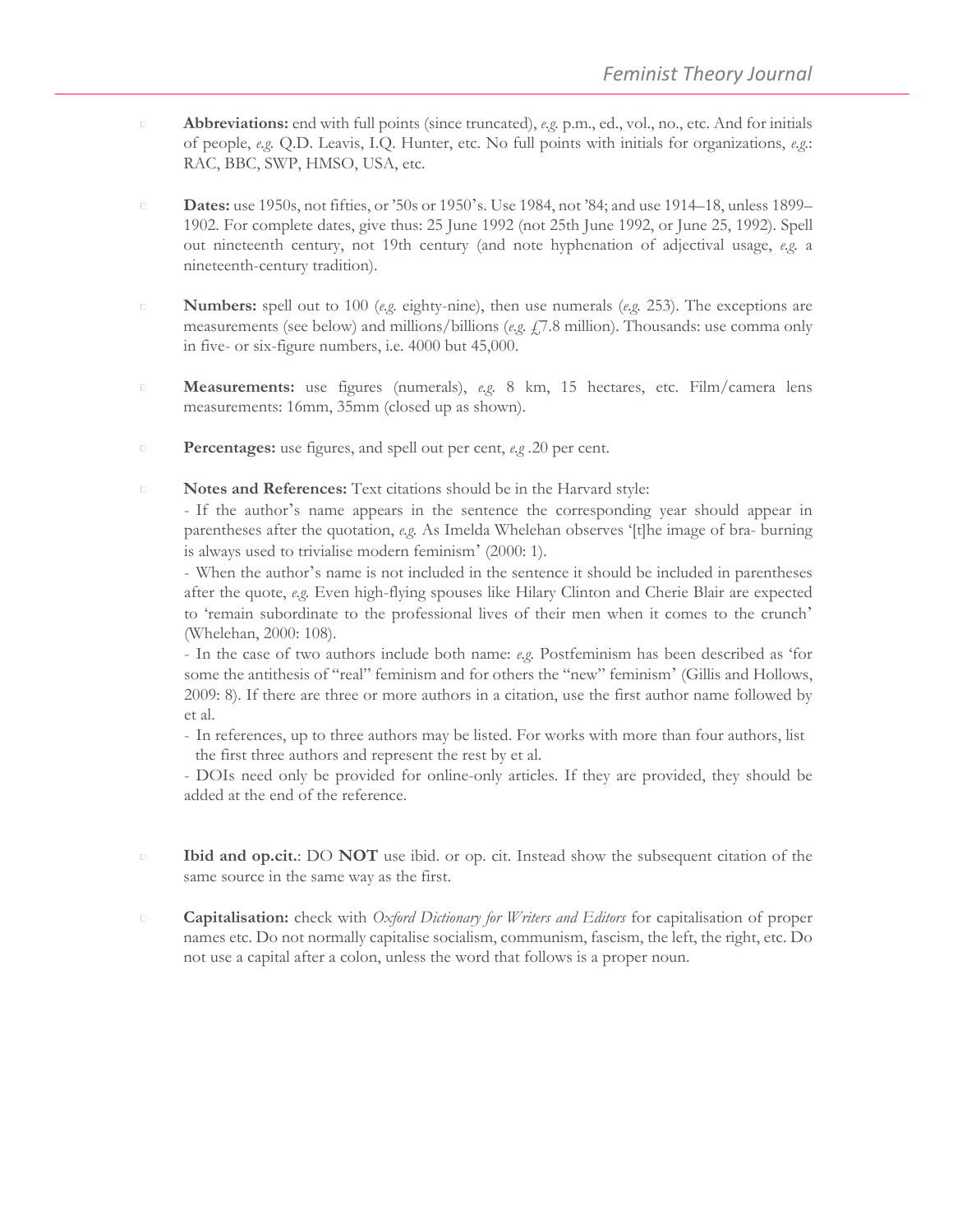# **Bibliography**

#### **All authors' first names are to be given, rather than using initials.**

#### **Books**

Ackerly, Brooke and Jacqui True (2010) *Doing Feminist Research in Political and Social Science*. Houndmills: Palgrave Macmillan.

Beauvoir, Simone de ([1949] 2010) *The Second Sex*. Trans. Constance Borde and Sheila Malovany Chevallier. London: Vintage.

Butler, Judith (1990) *Gender Trouble*. 2nd edn. New York: Routledge.

Douglas, Susan and Meredith W. Michaels (2004) *The Mommy Myth: the Idealization of Motherhood and How it has Undermined Women*. New York, NY: Free Press.

Linett, Maren Tova (ed.) (2010) *The Cambridge Companion to Modernist Women Writers*. Cambridge: Cambridge University Press.

Marx, Karl (1976) *Capital: A Critique of Political Economy*. Vol. 1, trans. Ben Fowkes. Harmondsworth: Penguin Books.

Millett, Kate (1977) *Sexual Politics*. London: Virago.

Where a work has multiple authors, give the first three, then use et al.

#### **Chapters in books**

Gamble, Sarah (2008) 'The Husbandless Home: Domesticity and the Young Widow in the Contemporary Novel'. In: Stacy Gillis and Joanne Hollows (eds) *Feminism, Domesticity and Popular Culture*. New York: Routledge, pp. 79–92.

#### **Journal articles**

Ahmed, Sara (2009) 'Embodying Diversity: Problems and Paradoxes for Black Feminists'. *Race, Ethnicity and Education*, 12(1): 41–52.

Pullen Sansfacon, Annie, William Hebert, Edward Ou Jin Lee et al. (2018) 'Digging Beneath the Surface: Results from Stage One of a Qualitative Analysis of Factors Influencing the Well-

being of Trans Youth in Quebec'. *Journal of Transgenderism*, 9(2): 184–202.

DOI numbers should be added at the end of the reference, where available.

#### **Other periodicals**

Wiseman, Eva (2010) 'Sun, sweat and harassment'. *Observer*, 11 July, p. 41.

#### **Government publications**

Great Britain Department for Education and Employment (DfEE) (2001) *Skills for life: The national strategy for improving adult literacy and numeracy skills*. Nottingham: DfEE Publications.

#### **Websites**

Fawcett Society (2010) *The Women's Budget Group Response to the Emergency Budget*. Available at: http://www.fawcettsociety.org.uk//index.asp?PageID=1164 (accessed 27 July 2010).

#### **Films**

*The Women* (2008) [Film] Directed by Diana English. USA: Picturehouse.